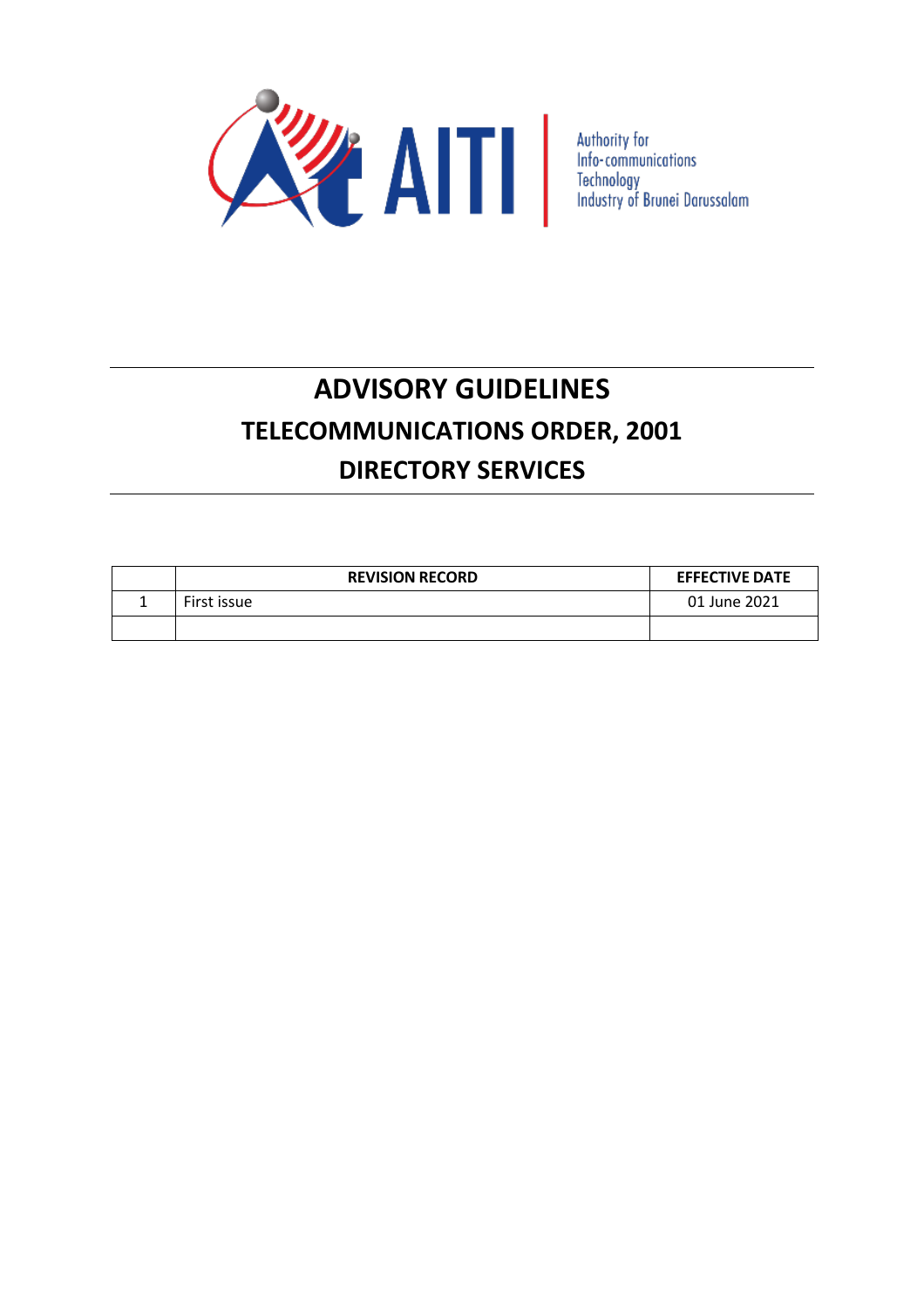

# **CONTENTS**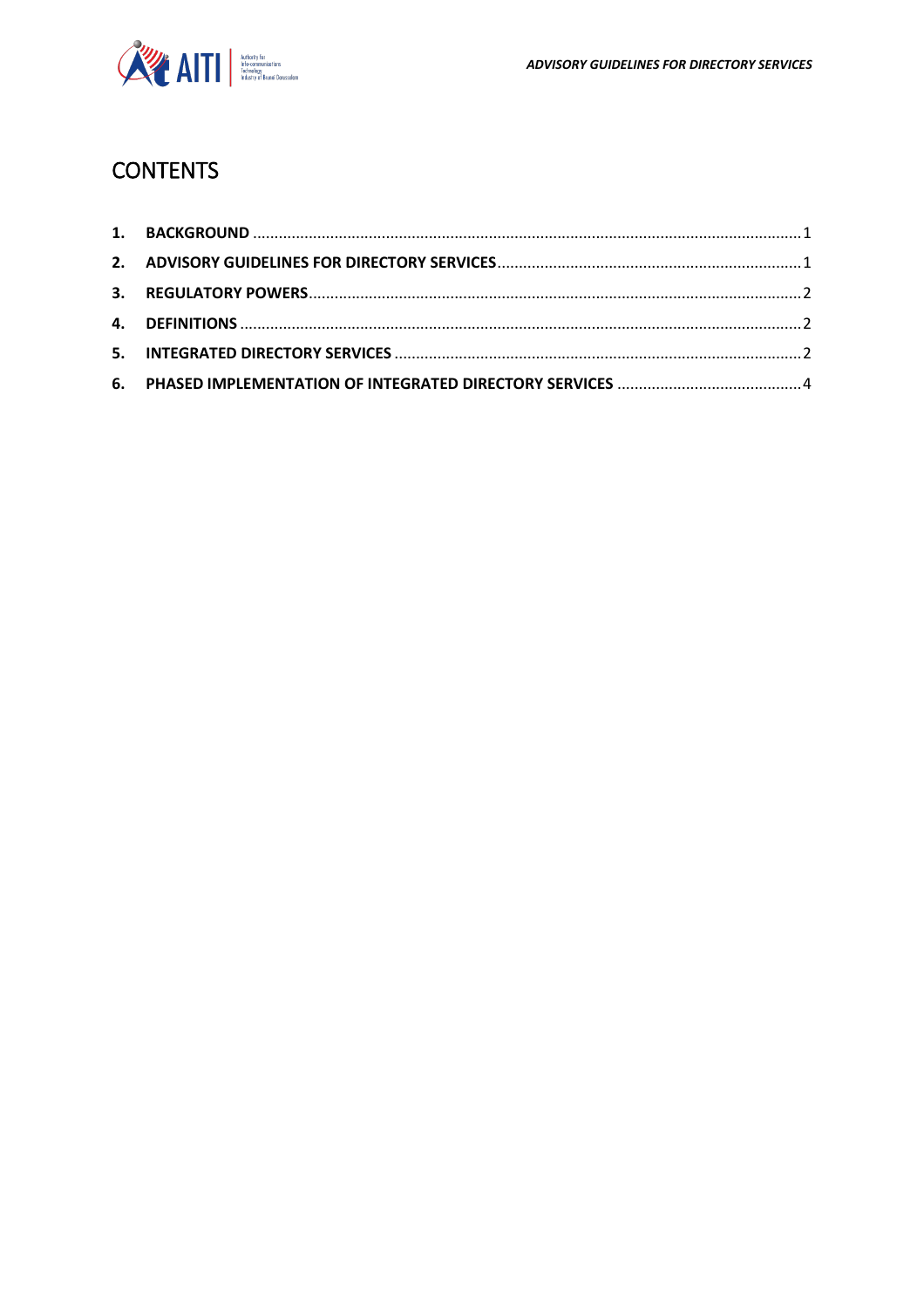# <span id="page-2-0"></span>**1. BACKGROUND**

- 1.1. Since 1972, Tele Directories Sdn Bhd has partnered with Jabatan Telekom Brunei (JTB) and its successors1 to print Brunei Darussalam's telephone directory which contains directory information about the residential, government, and business subscribers. In 2006, an online version of the telephone directory was launched, followed up with the launching of app version in 2020.
- 1.2. The 113 Directory Enquiry service was started by JTB and continues to be provided by Telekom Brunei Berhad (TelBru) and now, by Imagine Sdn Bhd (Imagine) through its technology vendor. The 113 Directory Enquiry services only provides directory information about the government, embassies, Ketua Kampongs, Penghulus and businesses to the general public.
- 1.3. Both online and app version as well as 113 Directory Enquiry do not contain or provide residential subscriber information to the public.
- 1.4. The changes in the telecommunications market structure where there are multiple fixed line service providers, means that a fixed line number could be provided by any of the licensees. As such, integrated directory services are required to avoid a situation where consumers have to contact each fixed line service providers to locate the number that they are looking for. This means that fixed line information from each fixed line service provider must be integrated into the directory services for consumer convenience.

## <span id="page-2-1"></span>**2. ADVISORY GUIDELINES FOR DIRECTORY SERVICES**

- 2.1. These Advisory Guidelines are issued to provide guidance on the availability, sharing and terms of provision by telecommunications licensees of information relating to subscriber's particulars for the purpose of establishing an integrated directory. This elaborates on the implementation of the requirements in Section 5.7.4 of the Code of Practice for Competition in the Telecommunications Sector (Competition Code).
- 2.2. These Advisory Guidelines apply to all licensees who provide public fixed and mobile telecommunications services and takes effect from 01 June 2021.
- 2.3. The Authority reserves the right to change, revise and/or revoke these Guidelines from time to time as it sees fit and without prior notice.

 $\overline{a}$ 

<sup>1</sup> Telekom Brunei Berhad (TelBru) from 2006 and Imagine Sdn Bhd (Imagine) from 2020.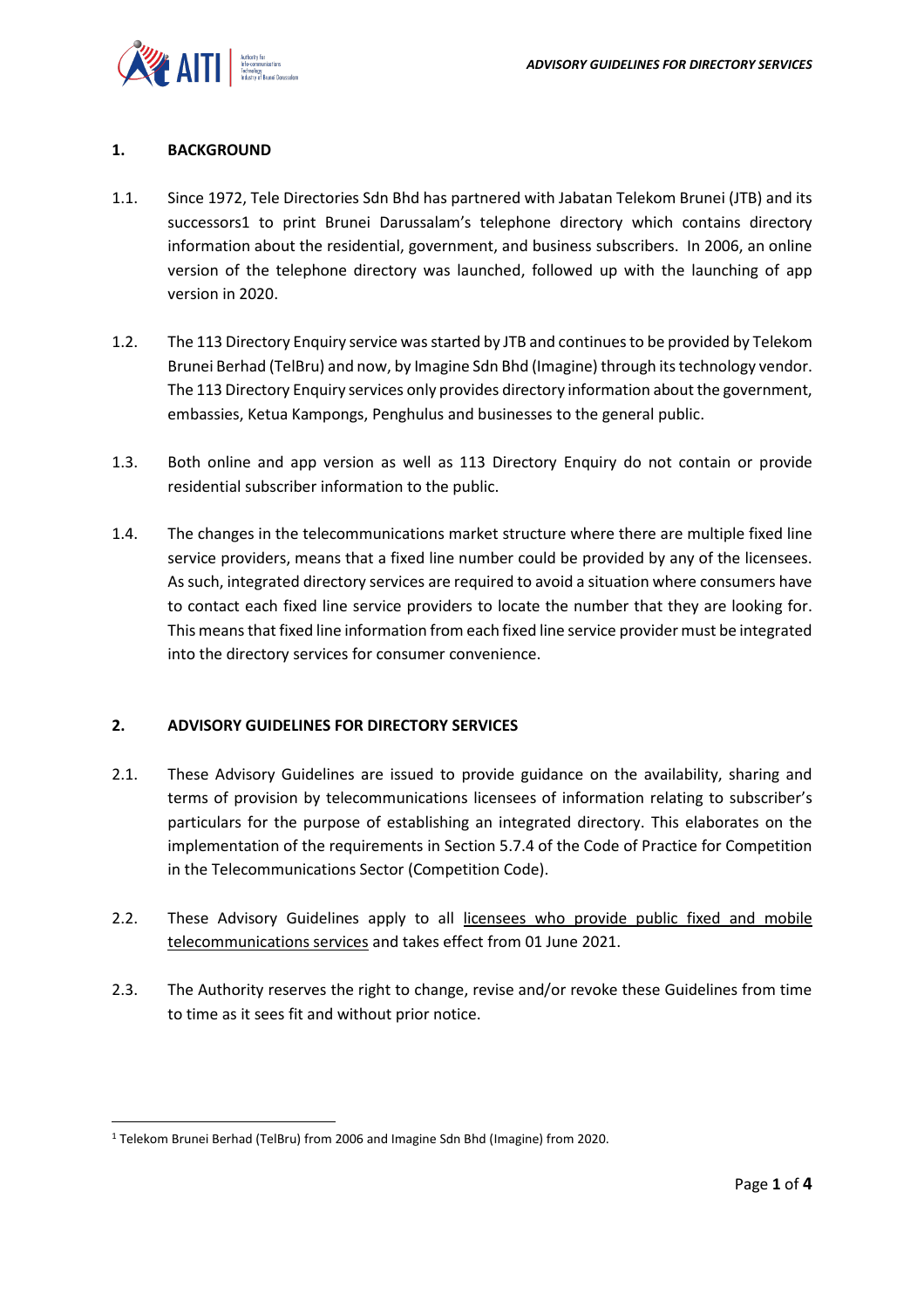## <span id="page-3-0"></span>**3. REGULATORY POWERS**

- 3.1. These Advisory Guidelines are issued under *Section 28 of the Telecommunications Order*, *2001*.
- 3.2. In the event of a failure to comply with the requirements of these Advisory Guidelines, the Authority may exercise its powers under *Section 8 of the Telecommunications Order, 2001*.

#### <span id="page-3-1"></span>**4. DEFINITIONS**

- 4.1. **Directory Enquiry Services** is an operator assisted telephone service which allows the public to access subscriber information.
- 4.2. **Directory Services** means published directories and directory enquiry collectively.
- 4.3. **Licensee** means a person to whom a licence has been granted under the Telecommunications Order, 2001.
- 4.4. **Published Directories** consists of subscriber information in either printed or electronic form.
- 4.5. **Subscriber Information** refers to names, fixed-line and/or mobile telephone numbers and addresses of residential, business and government subscribers in Brunei Darussalam.

#### <span id="page-3-2"></span>**5. INTEGRATED DIRECTORY SERVICES**

- 5.1. Licensees who provide public fixed and mobile telecommunications services shall cooperate to ensure the provision of at least one (1) source of integrated Directory Services for consumers.
- 5.2. Licensees must cooperate with each other and with the directory service provider to ensure that the integrated Directory Services are provided in an agreed format and on terms which are fair, objective and non-discriminatory.
- 5.3. Licensees shall comply with the following to ensure the provision of integrated Directory Services:
	- 5.3.1. The necessary Subscriber Information must be shared with a directory service provider at no charge (except in situations where the Authority has given its written approval).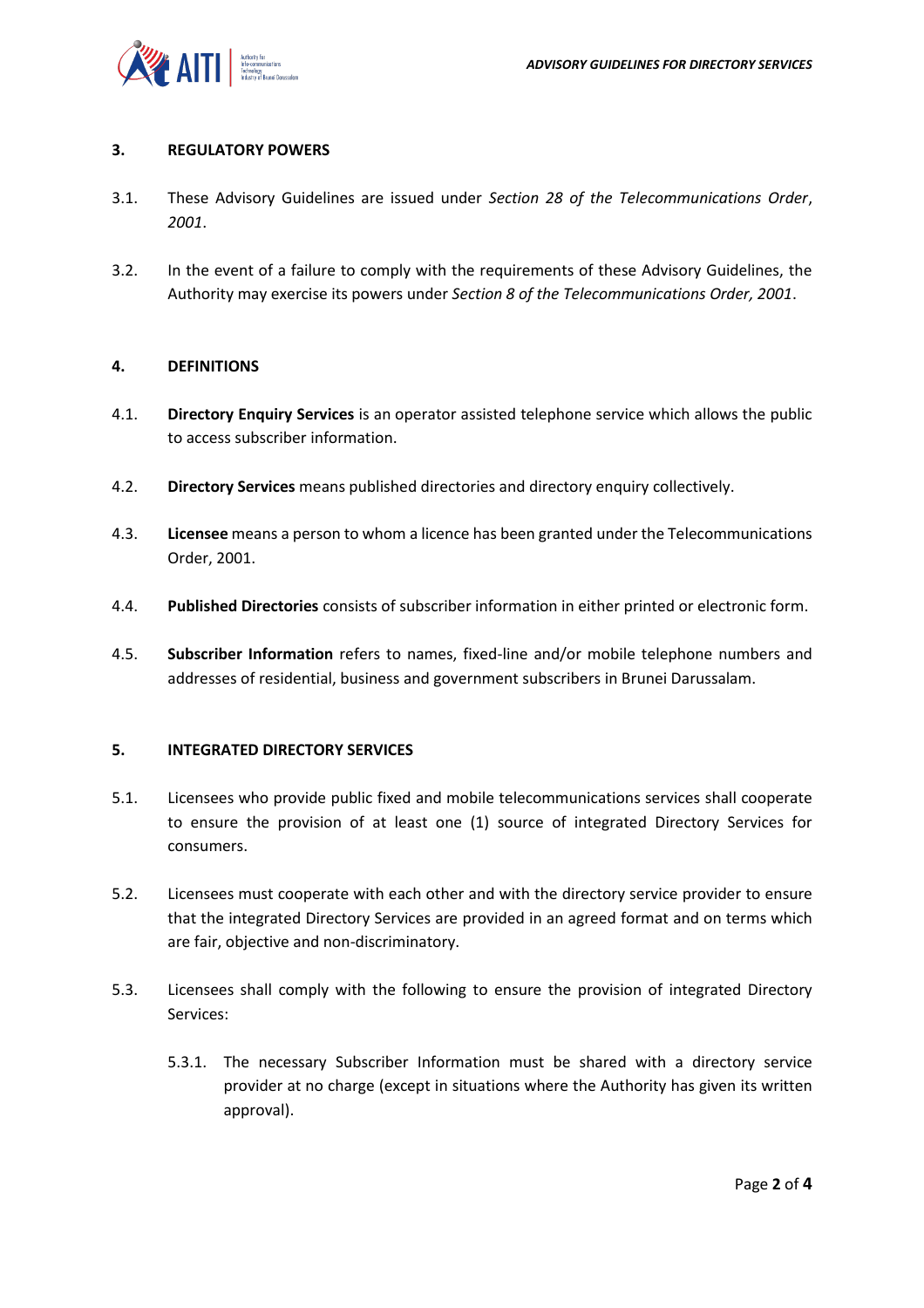

- 5.3.2. Subscriber Information must be updated periodically to keep the Directory Services up to date.
- 5.3.3. Licensees must ensure that information provided to the directory service provider is used solely for the purpose of providing integrated Directory Services and not be used for marketing or other purposes.
- 5.3.4. Licensees must ensure that Subscriber Information provided for the Directory Services database is up-to-date and provided to the directory service provider(s) at agreed intervals.
- 5.3.5. Subscriber consent
	- (a) Where the Subscriber Information is categorised as *"residential"* i.e. not business or government; licensees must ensure that the subscriber provides explicit consent for the collection, use and disclosure for the purpose of Directory Services.
	- (b) If explicit consent is not given or the subscriber does not respond to the request, then the Subscriber Information cannot be included in the database for Directory Services.
- 5.3.6. Listing options
	- (a) Listing options must be provided to all subscribers.
		- I. *Residential* Subscriber Information can only be listed in the Directory Services database if the subscriber provides explicit consent as described in paragraph 4.3.5.
		- II. *Business and government* Subscriber Information will automatically be listed in the Directory Services database.
	- (b) All subscribers must be allowed and be given the opportunity to be unlisted from the Directory Services database upon request at any time.
- 5.3.7. Subscribers must be allowed to update, verify or correct the Subscriber Information listed in the Directory Services database.
- 5.3.8. Subscribers must not be charged for removing (asking to be unlisted), updating, verifying or correcting the Subscriber Information listed in the Directory Services database.